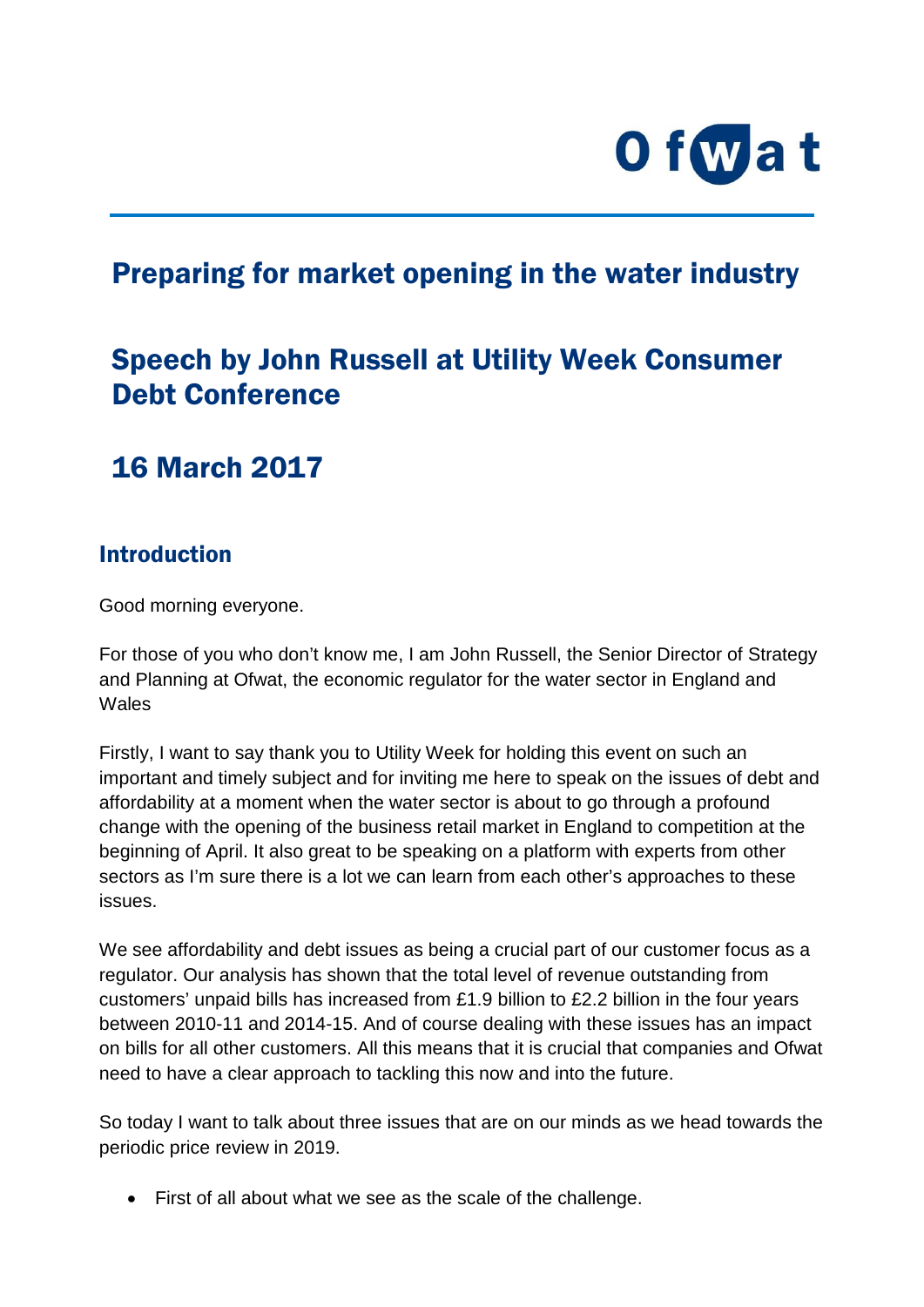- Then I'd like to talk about the work we have already undertaken with companies to tackle these issues and what we are planning to do going forward.
- And finally, I want to talk about how we are looking at these issues as they relate to the new business retail market.

#### Affordability and debt in the water sector

The economic climate that customers face right now is still as challenging as ever.

According to indicators, affordability risks emerge when a household spends more than 3% of their disposable income on water and sewerage bills. Nearly one quarter of households in England and Wales fall into this category. And we found that 11% of households spend more than 5% of their income on water.

And this is all in a context where the average amount of individual debt in the UK stands at just over 14 and a half thousand pounds. Since 2010 we have seen a 10% increase in the number of people who have contacted the National Debtline about their water bill arrears.

Recent research from the Consumer Council for Water (CCWater) found that one in five customers feel their charges are unaffordable, an increase from one in eight customers last year.

And, if we do see more turbulence in the economy, there are concerns that families may experience more pressure on their wallets.

No-one knows for sure what is going to happen in future but certainly at this point in time we don't foresee a lessening of the squeeze on customer finances and the number of customers who are struggling to pay their bills.

We do know this is a top priority of Government. The draft Strategic Policy Statements that we received from both the Welsh and UK Governments contain priorities and objectives for us around incentivising, challenging and driving improvements on affordability and vulnerability.

### Affordability in the past and looking forward to PR19

It is important to say that issues of affordability are nothing new and we have always had a strong focus on them.

At PR14 our final determinations resulted in a 5% drop in bills in real terms. Our challenge to companies meant that customers will pay £3 billion less than proposed in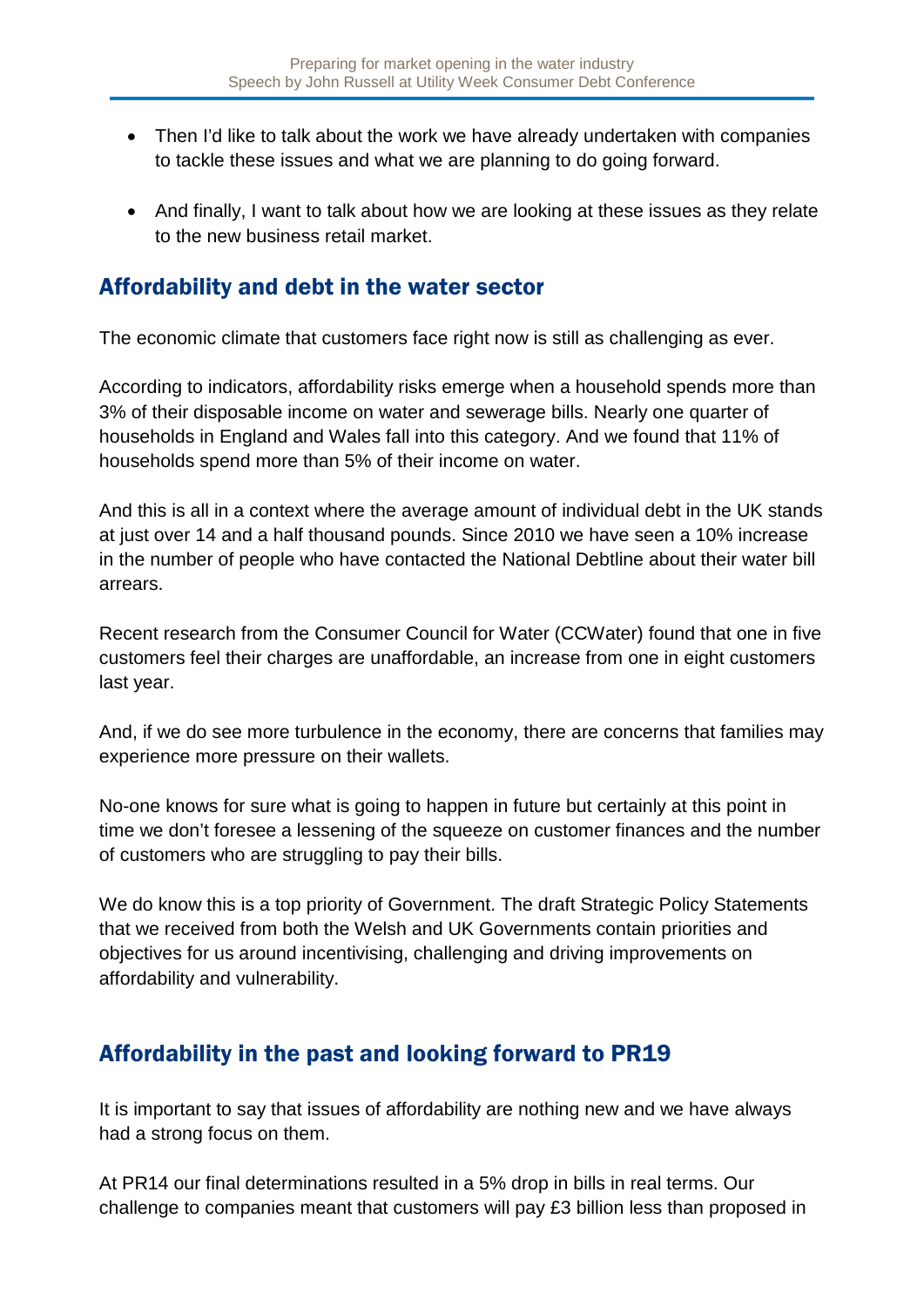company business plans and by 2019-20, the average water and wastewater bill in England and Wales will be £376. Currently, it is £395, which works out about £1.08 a day.

However over time reductions to customer bills due to our efficiency challenge have fallen. The value of our challenge in PR09 was £39 on the average bill. By 2014/15 it was just £11. If companies have already exploited the "low hanging fruit" then any future challenge of achieving more for less is going to have to be met the hard way. Through innovation and finding new and better ways of doing things.

And in the last periodic price review in 2014 we set some good foundations to build on.

We moved to an outcomes-focused approach, driven by customer engagement and companies have already stepped up to more actively owning the relationship with their customers and doing more than ever before to put them at the heart of their plans.

This includes improved support to those who might struggle to pay their bills, and on this we have seen good progress.

All 17 water companies have now put in place social tariffs following customer engagement and with better engagement the number of customers accessing those tariffs is increasing. As of March 2016 around 130,000 customers were receiving financial help through social tariffs, compared to around 44,000 in 2014-15.

But more progress is needed. Last month the Consumer Council for Water reported that only around half of the households who stand to benefit from these schemes have so far signed up for help, meaning eligible customers are missing out on lower bills.

We've also done further work in this space publishing our Debt and Affordability Report in 2015 and building on that, our Vulnerability Focus Report last year. Both of these aimed to help water companies understand the pressures faced by customers and how best to respond to them. Tackling customer vulnerability is central to maintaining trust and confidence in water.

Our Vulnerability Focus Report noted that vulnerability is a complex area. The drivers are many and varied and above all, transient. Any one of us can become vulnerable and the circumstances that cause vulnerability are often temporary. Our report also set out our new approach to vulnerability. Rather than talking about 'vulnerable customers' we should be considering the circumstances that can lead to customers being vulnerable.

A year on from these reports, we have spoken to companies who are responding to our recommendations. Many companies are doing good work to improve the take-up on their support schemes and to identify customers who are in circumstances that could make them vulnerable or who may need help with their bills.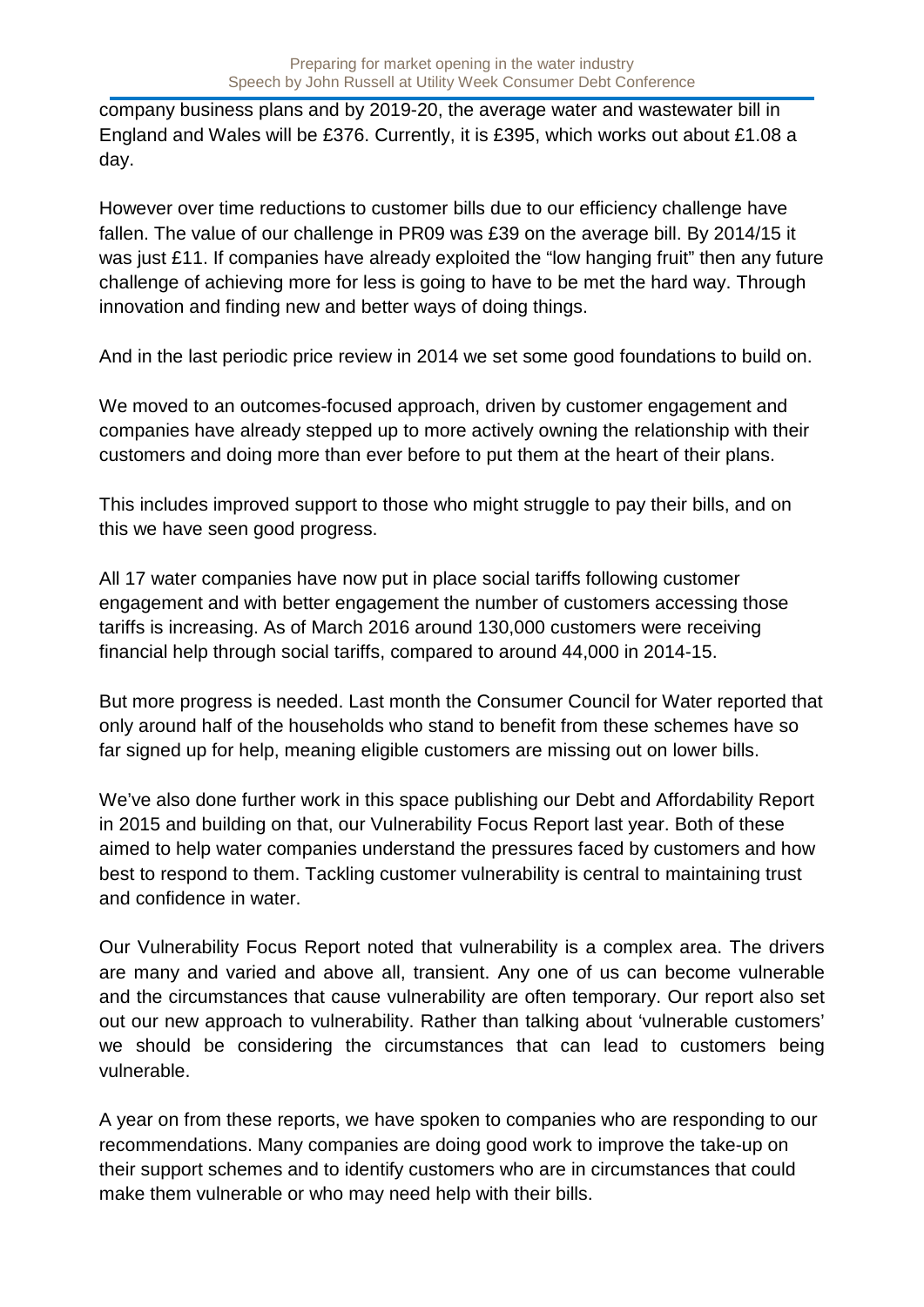Some companies are also working with third parties, such as housing associations and credit reference agencies to achieve this.

For instance, South East Water have agreements in place with social housing providers, who provide information on their vulnerable customers (with their consent), which enables the water company to set customers up at the outset on the best possible tariff.'

Anglian Water have been developing a vulnerability scorecard with Experian which aims to help them differentiate between customers who can't pay and won't pay. United Utilities are running a pilot that uses face-to-face engagement with 'hard to reach' customers in order to improve awareness and take up of support schemes.

So there is real progress and evidence of companies owning their relationships with customers more strongly and targeting their engagement to support customers experiencing issue of affordability and vulnerability but there is further to go.

### PR19

We are moving steadily now towards the next price review and our thinking around affordability for PR19 is already underway.

We expect to see companies continuing to put customers at the heart of everything they do. Customer vulnerability and affordability issues need to be integrated into a company's plans to deliver an inclusive and excellent customer service overall.

However, it is essential that we also recognise many customers will not be eligible for any targeted measures from companies. Yet they may have their own affordability concerns and will still be paying for those customers on social tariffs.

Therefore, affordability in PR19 is not just going to be about protection and support for those customers who are most struggling to pay their bills but will focus on affordable bills for all over the long-term.

We think there's real scope for companies to be more cost efficient at PR19 which will enable companies to set low bills for all their customers as well as improving resilience and the standard of service customers receive.

As part of tackling this efficiency challenge bad debt must be addressed. Customer bad debt is on the rise in the sector. Historically, this is an area where the sector has performed poorly. Our Affordability and Debt Report told us that bad debt has risen by 17% between 2010-14 to £ 2.2 billion. That's the equivalent of adding the hypothetical amount of £21 a year to the bill of every household customer in England and Wales.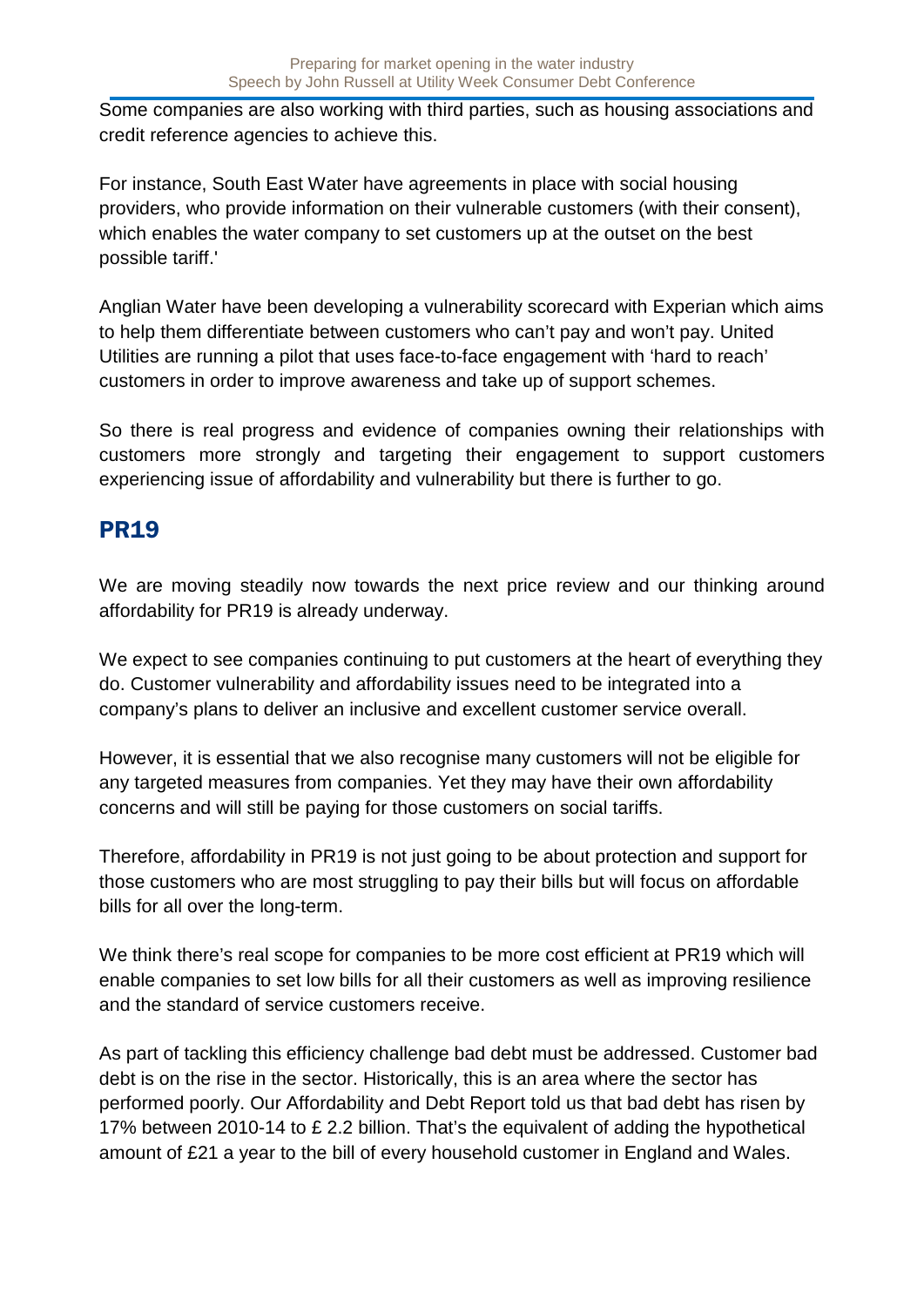Now we know that unlike other utilities (and for good reason) water companies cannot disconnect residential water customers but that should not be an excuse for not tackling this issue. After all, while disconnections do happen in energy, they are extremely rare. Last year Ofgem reported that in 2015, only 204 energy disconnections took place and 49 gas disconnections as a result of customer debt.

So in PR19 when companies submit their plans we will be looking for evidence that companies are considering efficient debt management practices and considering ways to reduce bad debt levels.

We will challenge companies' bad debt levels in our price setting process. We will do that by using evidence from within the sector as well as from other sectors.

And we expect companies to compare their performance not only against their peers, but also against approaches to revenue collection and management of bad debt levels in other sectors.

This brings me onto the subject of data.

Ofwat is currently working with companies to better understand how the sector approaches and utilises customer data. In June we will publish a report, Unlocking the Value of Customer Data, which will highlight good practice in the sector and make recommendations to serve as best practice guidelines to water and waste water companies.

We also want to widen companies' horizons about the opportunities available with respect to utilising data more effectively.

In our Water2020 decision document we encouraged companies to develop strong relationships with their customers and an in-depth knowledge of their customer base to help them to identify outcomes that customers want. The effective use of customer data will play a key role in companies developing their understanding of their customer base. It also has a role to play in identifying those customers who are struggling to pay their bills, those who are experiencing vulnerable circumstances and help companies to facilitate an inclusive service for all. Data could also encourage innovation in products and services that benefit customers and drive efficiencies.

Both our Affordability and Debt Report and Vulnerability Focus Report said that collaborating with credit reference agencies would not only enable them to collect and manage data to the benefit of customers but also identify and support those customers whose circumstances make them vulnerable,

We have been talking to those companies who are sharing data and we are pleased to hear that this has enabled companies to improve their data quality, address bad debt and target their services.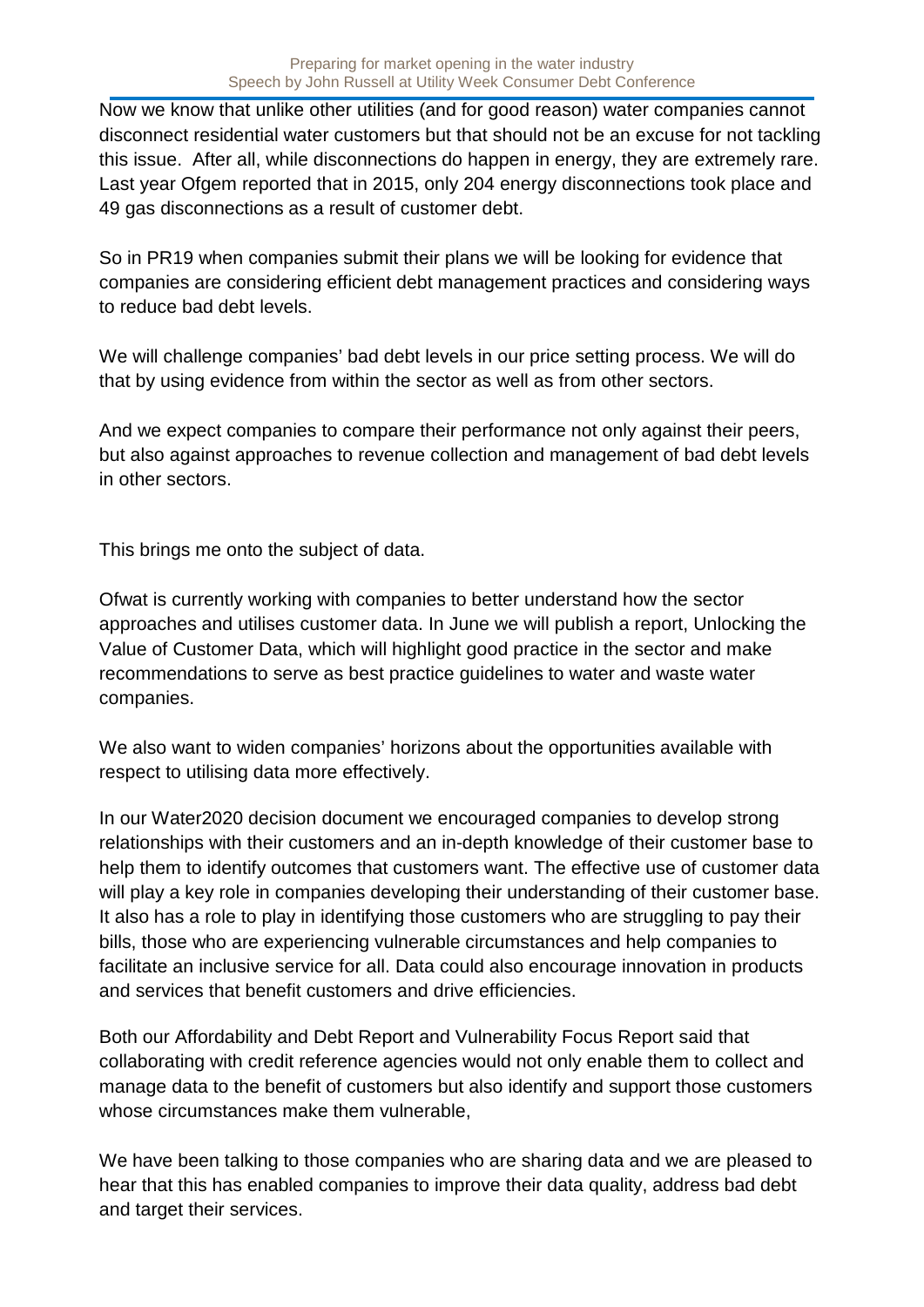For instance, Portsmouth and South East routinely use customer data shared with their overlapping wastewater companies to help ensure customers are in receipt of the most suitable tariffs.

We are also pleased that recent amendments to the Digital Economy Bill have added Water Companies as bodies that can disclose information to help target services for vulnerable customers.

#### Vulnerability and the new market

Finally I want to talk about how Ofwat intends to protect customers who may be in situations of vulnerability or experience affordability concerns when the new business retail market opens in two weeks.

For the first time, 1.2 million eligible businesses, charities and public sector customers in England - from the smallest corner shop or charity to the largest corporate - will be able to choose the water services retailer that best suits their needs. This will be the largest water retail market in the world.

This is the biggest shakeup in the sector since privatisation. For over 25 years, Ofwat has regulated a monopoly sector and most customers have been unable to switch their water provider or negotiate better deals. The introduction of choice for these customers will enable them to choose a service provider that best suits their needs and can act as a driver for those service providers to offer more customer-focussed, efficient and innovative services. We even expect to see the benefits of these market pressures spill over into services where customers, such as residential customers, do not currently have a choice in supplier. The growing choice of service offer that will become available to business customers will raise expectations of a better service for residential customers, driving improvements amongst remaining monopoly suppliers.

However, we still have a job to do to ensure vulnerability and affordability issues are considered. This is particularly for smaller business customers, such as home businesses and microbusiness which may have limited financial resilience and which in many respects behave like residential customers in terms of their time and ability to engage with the market.

We've developed our Customer Protection Code of Practice which sets out the minimum standards all retailers must abide by. Every retailer will be required to comply with this Code of practice as a condition of its licence. If they do not comply with the Code Ofwat will be able to take action against them, up to and including revoking their licence.

Our customer protection code of practice provides safeguards in a number of areas such as limits on back-billing and a cooling off period when contracts have been signed.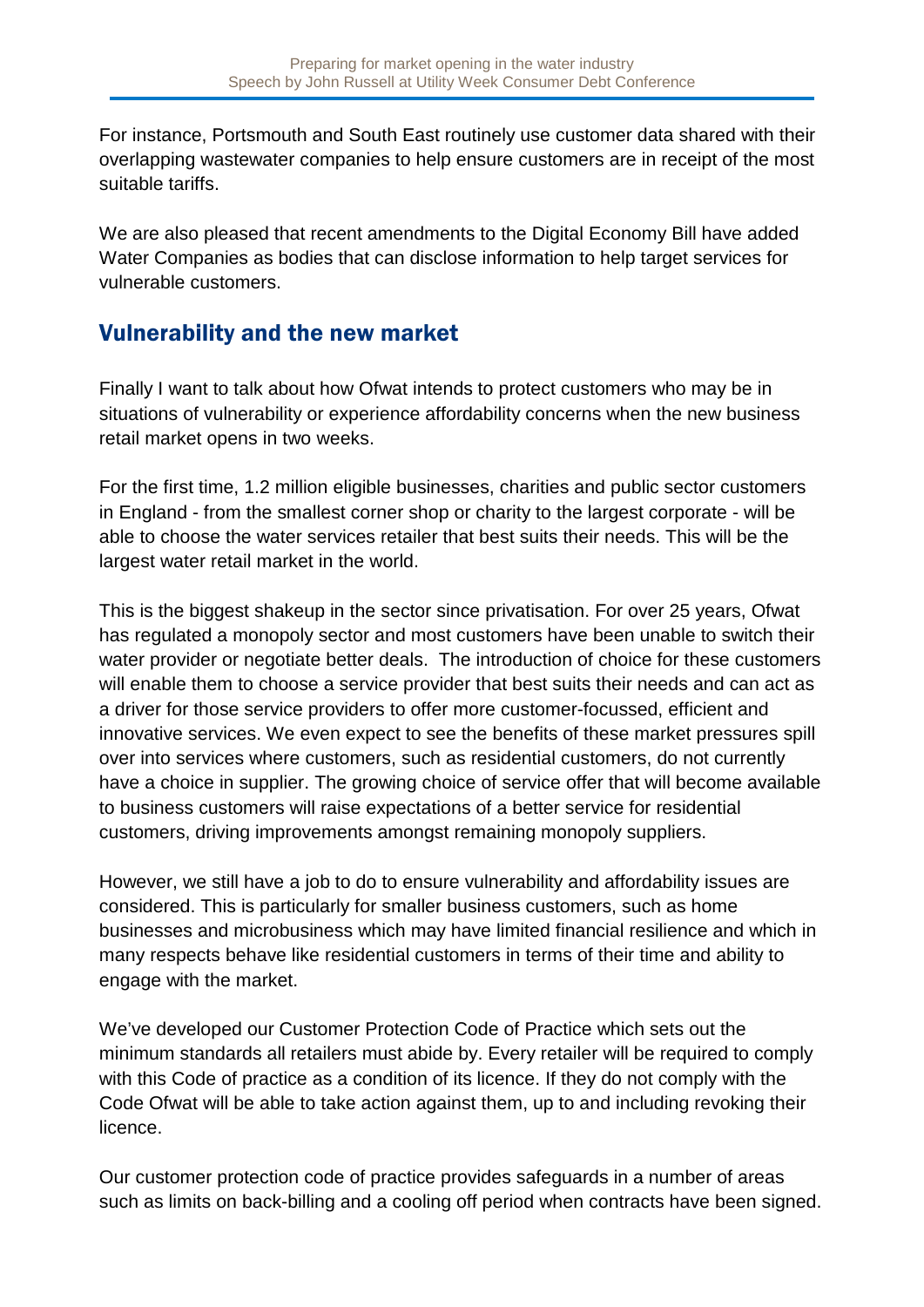It also provides specific protection to micro-businesses – those organisations with ten employees or less who tend to have lower levels of buyer power than other larger customers. This is to provide additional protections to help ensure they have clear and complete information to understand the terms on which they choose to switch their retailer. Should there be a dispute between a customer and their supplier, the Code also requires every supplier to have a readily accessible and effective complaints handling process which is free to the customer.

Ofwat will monitor the market to test whether it is operating efficiently, that customers are aware of the market and that issues and complaints are dealt with effectively. We will report regularly on its effectiveness and carry out an in-depth review of the market as a whole every 3 to 5 years.

We've seen the benefits of competition in other regulated sectors, but we know there can be downsides too. We have learnt lessons from other markets and put protections in place to support the market. We've developed a strong market monitoring framework informed by these lessons and that will hopefully enable us to spot early on if similar issues are arising in our sector and if so where we need to intervene to protect customers.

### **Conclusion**

So to conclude, Ofwat regulates a vital public service and customers are at the heart of everything we do.

We have a duty to protect all customers, with a particular mind to those customers who are in circumstances which could make them vulnerable or who are facing affordability pressures. It is clear that affordability, bad debt and vulnerability in utility sectors are subjects will continue to be political and social issues for many years to come.

It's been more than a year since we published our Affordability and Debt Report and our Vulnerability Focus Report. Our engagement shows that companies are embedding the recommendations in those report and we will continue to work with them on this as we look towards the next price review and beyond.

Through engagement and working with third parties, companies are getting to know all their customers, also enabling them to tailor services towards the most vulnerable and assist those struggling with their bills as well as tackling bad debt.

While Ofwat takes a direct interest in customers who are experiencing situations of vulnerability and affordability, we are also focused on protecting the interests of all

customers and expect overall efficiency improvements to drive down costs and bills for all. This is a key focus for us as we look towards PR19.